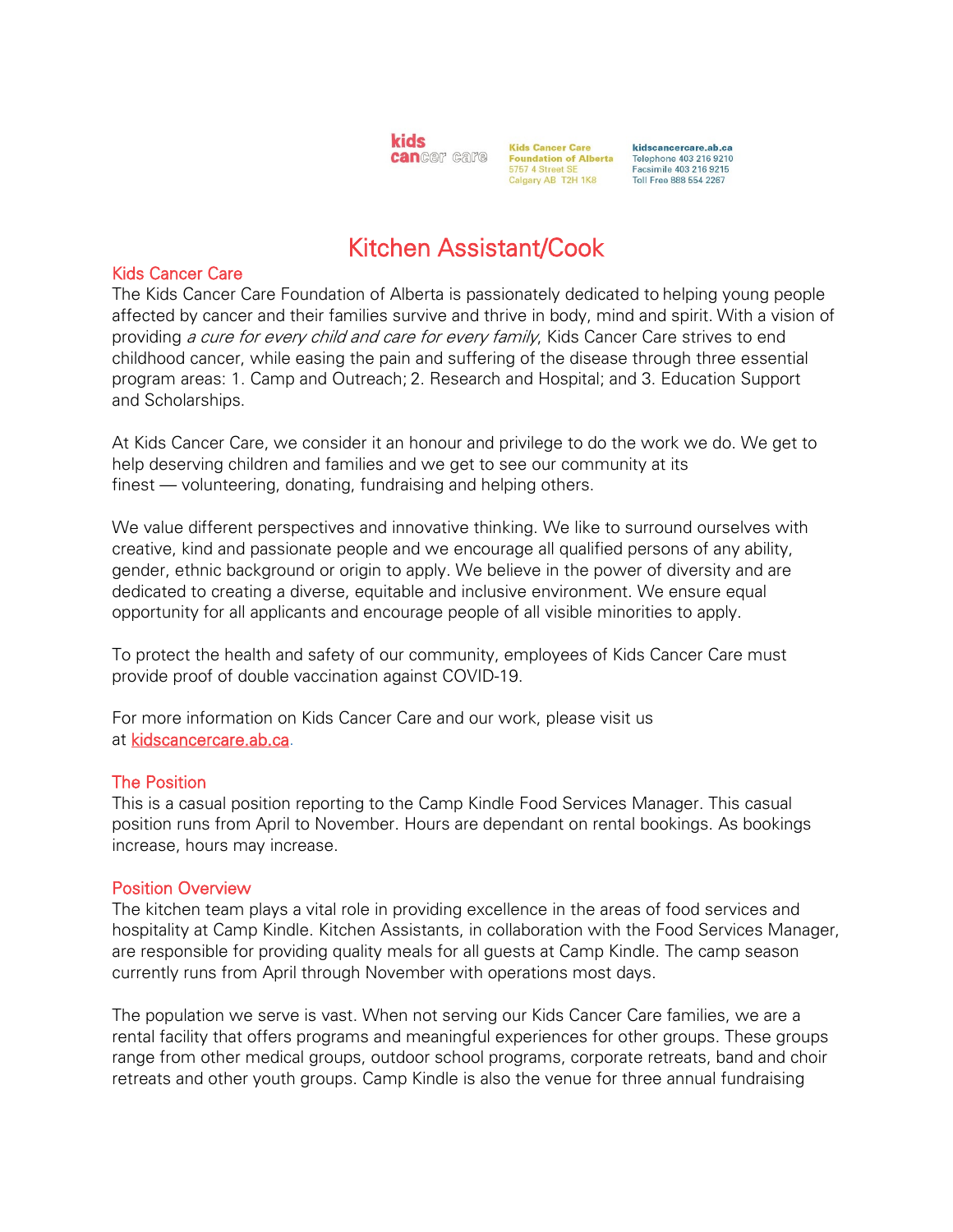events for Kids Cancer Care. We are a licensed facility and may offer liquor services for adult functions.

With a focus on hospitality and service, the ideal candidate will have the ability to communicate effectively with our camp team, housekeeping staff and clientele, both young and old.

# Key Areas of Responsibility

In accordance with the approved Kids Cancer Care policies and taking direction from the Food Services Manager, Kitchen Assistants will be responsible for maintaining quality food services and meal preparation.

#### Food Handling

- Collaborate in the preparation, service, and clean-up of meals
- Ensure quality and efficiency of food production based on specifications set by the Food Services Manager
- Help staff with food-related programs
- Prepare meals to accommodate special diets and allergies
- Assist in general inventory and food waste tracking

#### Health & Safety

- Report all equipment problems, risks, issues or challenges in the kitchen
- Ensure that regulations from health and safety acts are followed
- Follow specific dietary requirements for campers and staff
- Understand and implement allergy control procedures when necessary
- Follow a kitchen checklist procedure for opening and closing the kitchen
- Be knowledgeable in all equipment, food handling preparation and sanitation

#### Cleaning

- Adhere to prescribed clean-as-you-go practices in the kitchen
- Maintain a high level of cleanliness in all kitchen areas including storage, refrigeration, prep stations and cooking areas
- Follow food safe practices related to cleaning and sterilization of cooking equipment
- Complete daily and weekly scheduled cleaning responsibilities as required

# Education and Certifications

• A current Food Safety Certificate is an asset

# Industry Knowledge

- Mature, energetic, and hard-working with a passion for hospitality and food services
- Must possess a high standard of cleanliness
- Previous kitchen experience is an asset
- Willingness to learn how to handle medically based meals, including oncology-specific diets, type 1 diabetic diets and celiac diets
- Strong communication skills

# Other Requirements

- Reliable transportation
- Must provide a current Level II Criminal Records Check which includes vulnerable sector